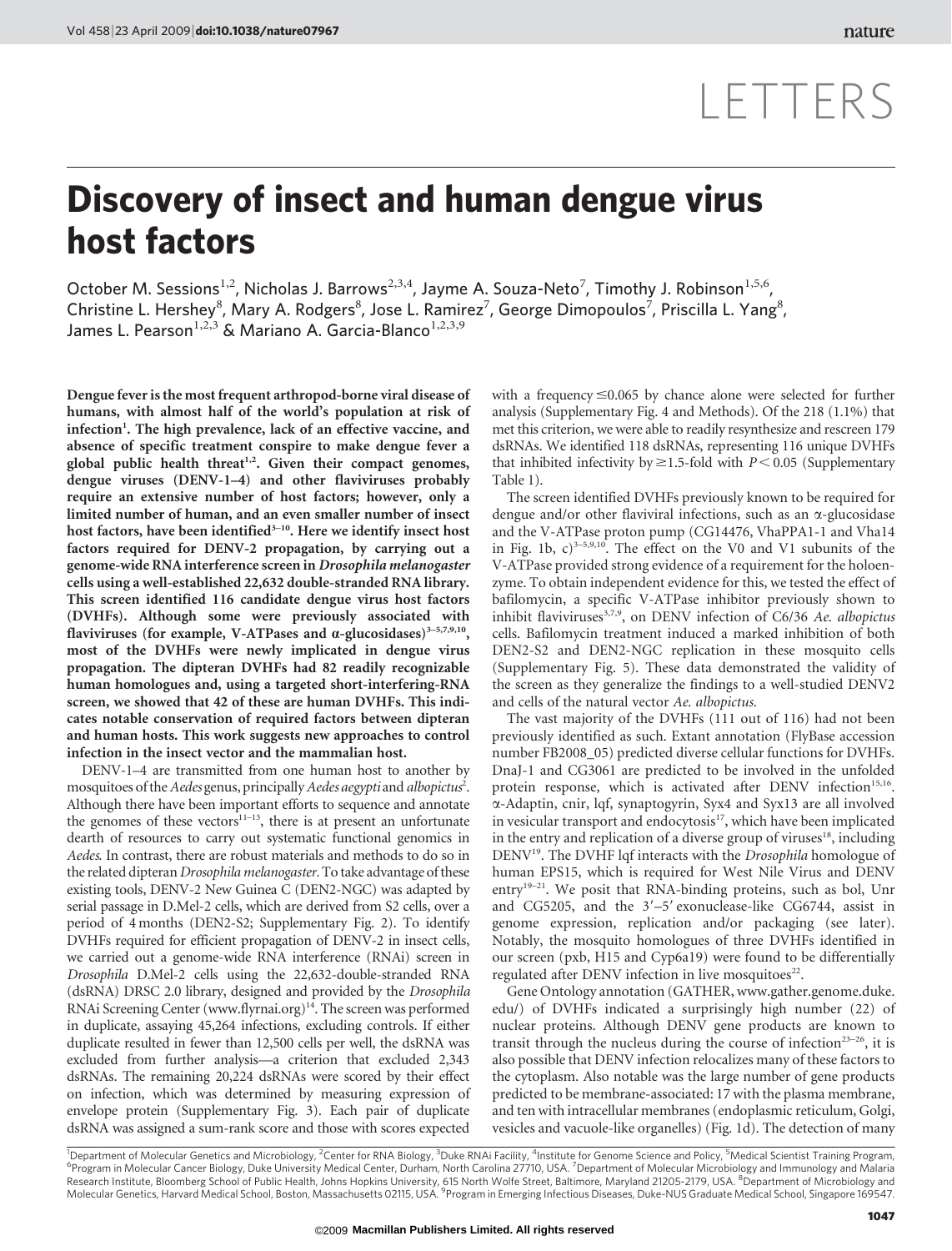

Figure 1 | Genome-wide RNAi screen for dipteran DVHFs. A total of 22,632 dsRNAs were assayed in duplicate for their effect on DEN2-S2 viral gene expression in D.Mel-2 cells. a, Schematic of the experimental protocol used in the screen. IF, immunofluorescence. b, Representative images of dsRNAtreated D.Mel-2 cells at  $\times$ 20 magnification with nuclei staining (blue) and

membrane-bound gene products is fully consistent with the observations that viral infections cause remodelling of cellular membranes<sup>27</sup>.

To test whether DVHFs were required for propagation of DENV in the vector mosquito Ae. aegypti, we tested the effect of depleting mosquito homologues of lola (NCBI accession AAEL009212), CG10320, a putative NADH dehydrogenase (AAEL007054), and Cyp6a19 (AAEL009124) using an established method of RNAimediated gene silencing<sup>28</sup>. A dsRNA targeting AAEL009212 reduced the DEN2-NGC capacity to infect the midgut tissue at 7 days after ingestion of infected blood (Fig. 2). The effect of DVHF gene silencing on DENV infection was probably underestimated because of an aberrantly low titre of one group of control green fluorescent protein (GFP)-dsRNA-injected mosquitoes (Fig. 2). A dsRNA targeting AAEL009124 did not affect infectivity. Although inhibition of infectivity after depletion of AAEL007054 was not statistically significant, exclusion of the point that appears to be an outlier leads to a reduction in infectivity that approaches significance and suggests that this gene product could be a DVHF in Ae. aegypti (Fig. 2). Given the complex spatio-temporal dynamics of DENV infection in the mosquito, the fact that the mosquitoes are genetically polymorphic, the inherent variability of blood meal infections<sup>29</sup>, and the uncertainty of achieving gene product depletion in the appropriate tissue and time after dsRNA injection, it was remarkable to obtain inhibition with these DVHFs. These data, together with those obtained earlier with Ae. albopictus cells, validate the use of the Drosophila screen to identify dipteran DVHFs.

The 116 DVHFs had 82 readily identifiable human homologues, which we targeted with a library of short interfering RNAs (siRNAs; Fig. 3a). We supplemented the library with siRNAs targeting gene products that were functionally associated with the V-ATPase but had not scored as DVHFs in the D.Mel-2 screen—for instance, V-ATPase accessory proteins not found in insects. Of the 82 homologues of the dipteran DVHFs, 42 (51%) scored as human DVHFs (Fig. 3b, c and Supplementary Table 2). The notably high number of dipteran DVHFs that were also required for infection of human cells

dengue E protein staining (green). c, The percentage of DEN2-S2-infected cells is indicated for controls and selected DVHFs. Error bars represent s.e.m. of  $\geq$ six independent observations. **d**, Cellular localization of the 116 DVHFs identified in the Drosophila screen according to Gene Ontology cellular component annotation (FlyBase accession FB2008\_05).

further validates the screen, and provides, to our knowledge, the first evidence for widespread conservation of flavivirus–host interactions between invertebrates and vertebrates (Supplementary Fig. 6 and Supplementary Table 3).

Knockdown of DVHFs in HuH-7 cells significantly reduced the formation of DEN2-NGC infectious particles (Fig. 3d). Knockdown of DVHFs predicted to be involved in entry, post-translational modifications and transcription accounted for most of those that resulted in greater than tenfold inhibition of viral propagation. To ascertain



Figure 2 | Injection of Ae. aegypti mosquitoes with dsRNA targeting a DVHF inhibits dengue virus propagation. Four-day-old female mosquitoes were injected with dsRNAs targeting GFP, AAEL009212, AAEL007054 or AAEL009124. Three days after injection, mosquitoes were fed on a DEN2- NGC-supplemented blood meal. Seven days later, 30 mosquitoes for each condition were randomly sorted into six groups of five, their midguts were removed, homogenized and titred. Data points indicate the combined titre of five dsRNA-treated mosquito midguts. Lines indicate the median value of the six biological replicates. Significance at  $<$  0.05 level was determined using a one-sided Student's t-test of viral titres (dsDVHF versus dsGFP). p.f.u., plaque-forming units.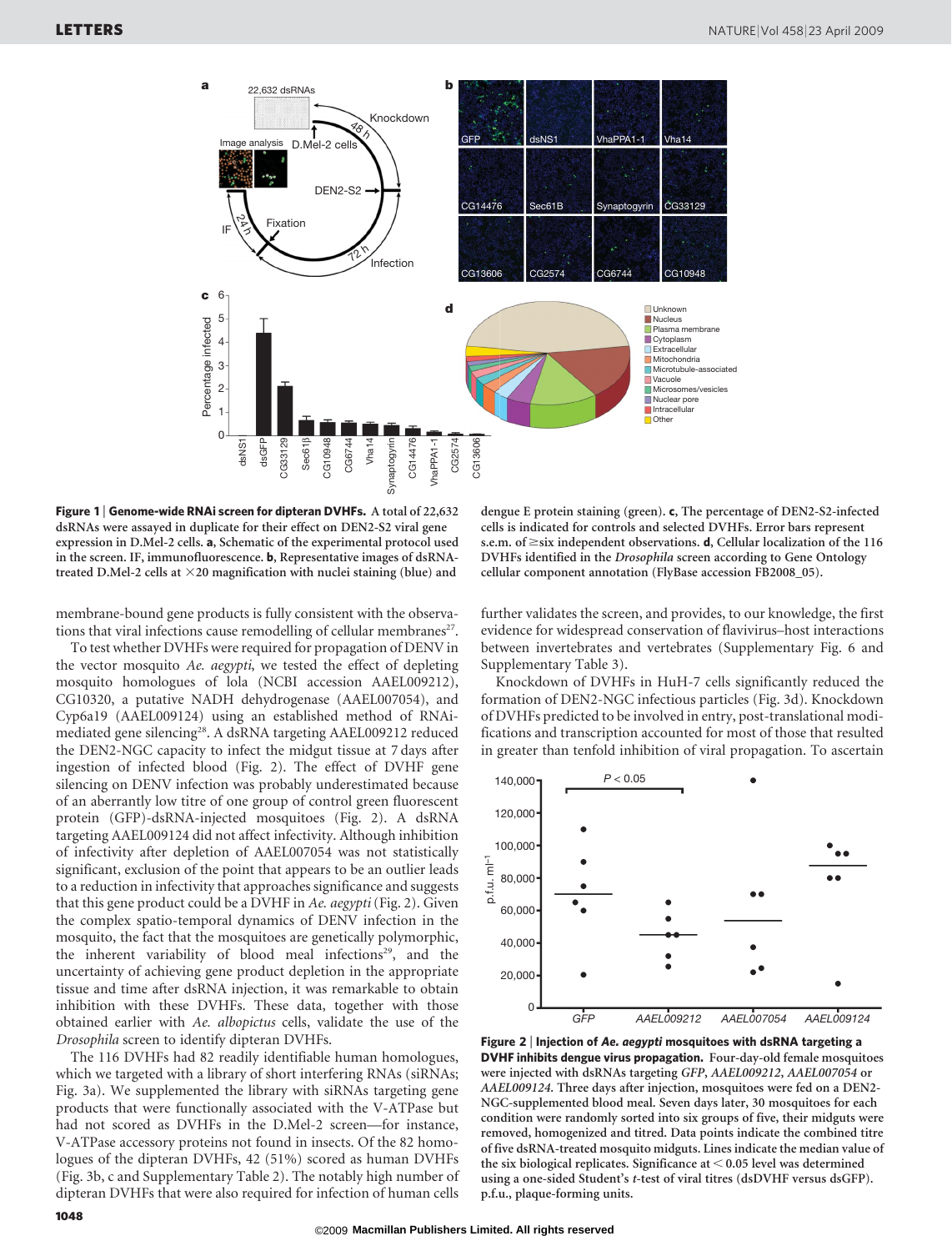

Figure 3 | Screen for human DVHFs. siRNAs targeting 82 human DVHF homologues were screened in HuH-7 cells for their ability to inhibit DEN2- NGC. a, Schematic of the experimental protocol. b, Representative images of siRNA-treated HuH-7 cells at  $\times$ 10 magnification with nuclei staining (blue) and dengue E protein staining (green). c, The percentage of DEN2-NGCinfected cells is indicated for controls and selected DVHFs. d, Viral propagation after treatment with control or DVHF siRNAs was measured 72 h after DEN2-NGC infection and plotted on a logarithmic scale. Error bars in c and d indicate s.e.m. of three independent observations.

whether or not the DVHFs were required for other viral infections, we determined whether knockdown of DVHFs led to alterations in the gene expression for yellow fever virus (17D vaccine strain), another flavivirus, and Coxsackie B3 (strain 20; CB3), an enterovirus. Of six DVHFs that showed  $\geq$ twofold inhibition of DEN2-NGC E protein expression by at least two independent siRNAs, only one (FLJ20254) scored by the same criteria as required for yellow fever virus and three (CNOT2, FLJ20254 and TAZ) as required for CB3 gene expression (Supplementary Table 4). This suggests some shared host factors among these RNA viruses, but also points to the existence of dengue-specific host factors.

To determine whether we had identified DVHFs that affected both early and late steps in the viral life cycle, and to gain some early mechanistic insights we examined viral RNA accumulation in HuH-7 cells treated with siRNAs targeting NPR2, SEC61B, FLJ20254 (also known as<TMEM214>), TAZ, EXDL2 and CNOT2 transcripts. As expected, knockdown of these DVHFs reduced both the number of cells expressing DENV E protein and the titre of infectious virus recovered 48 h after infection with DEN2-NGC (Fig. 4a, b). Consistent with this, we noted a decrease in viral transcripts measured by quantitative PCR with reverse transcription (RT–qPCR) (Fig. 4e). Accumulation of viral transcripts at 18 and 24 h after infection was clearly decreased in cells depleted of



Figure 4 <sup>|</sup> Analysis of DENV RNA accumulation after DVHF knockdown. a, The percentage of DENV2-NGC-infected cells 48 h after infection (multiplicity of infection (MOI)  $\sim$  1.4) is indicated for controls and for six DVHFs. Neg ctrl, negative control. Error bars represent the s.d. of six replicates. b, Viral propagation 48 h after infection was calculated for controls and six DVHFs. Error bars represent the range of duplicates. c-e, Viral RNA accumulation was measured by RT-qPCR at 18 h (c), 24 h (d) and 48 h (e) after infection, and normalized to GAPDH. Values represent the average of median qPCR measurements. Error bars represent the range of duplicates.

FLJ20254, TAZ, EXDL2 and CNOT2 (Fig. 4c, d), indicating that these DVHFs act on steps required for the accumulation of RNA (for example, early events). In contrast, knockdown of NPR2 did not result in lower RNA levels at early times after infection, indicating that this DVHF acts at steps downstream of RNA accumulation. Given its location in the plasma membrane<sup>30</sup>, it is likely that NPR2 is involved in the assembly or exit of DENV.

It is difficult to draw definitive conclusions for the 40 human homologues of dipteran DVHFs that did not recapitulate the effect on DENV infection (Supplementary Fig. 6). It is likely that some of these failed merely because their knockdown in human cells was ineffective. Nonetheless, these 40 genes that did not score in the human screen are not enriched in the aforementioned processes (for example, endocytosis), but show highly significant enrichment for genes involved in immunity, suggesting that many represent dipteran-specific DVHFs.

The availability of resources to carry out en masse analysis in D. melanogaster and human cells permitted us to perform a study that extended the known list of DVHFs by several fold. Given the likelihood of some false positives and the certainty of false negatives, this work represents an incomplete first version of what eventually will be a comprehensive DVHF list. Nonetheless, this study could lead to new targets for vector intervention. Furthermore, the information uncovered here should be used to explore the contribution of human DVHFs to disease severity and their potential in the treatment of dengue fever, and related illnesses such as West Nile encephalitis/ fever and yellow fever.

## METHODS SUMMARY

The 22,632 dsRNA collection of the DRSC has been previously described<sup>14</sup>. The DEN2-S2 virus used in the primary screen was isolated via serial passage of